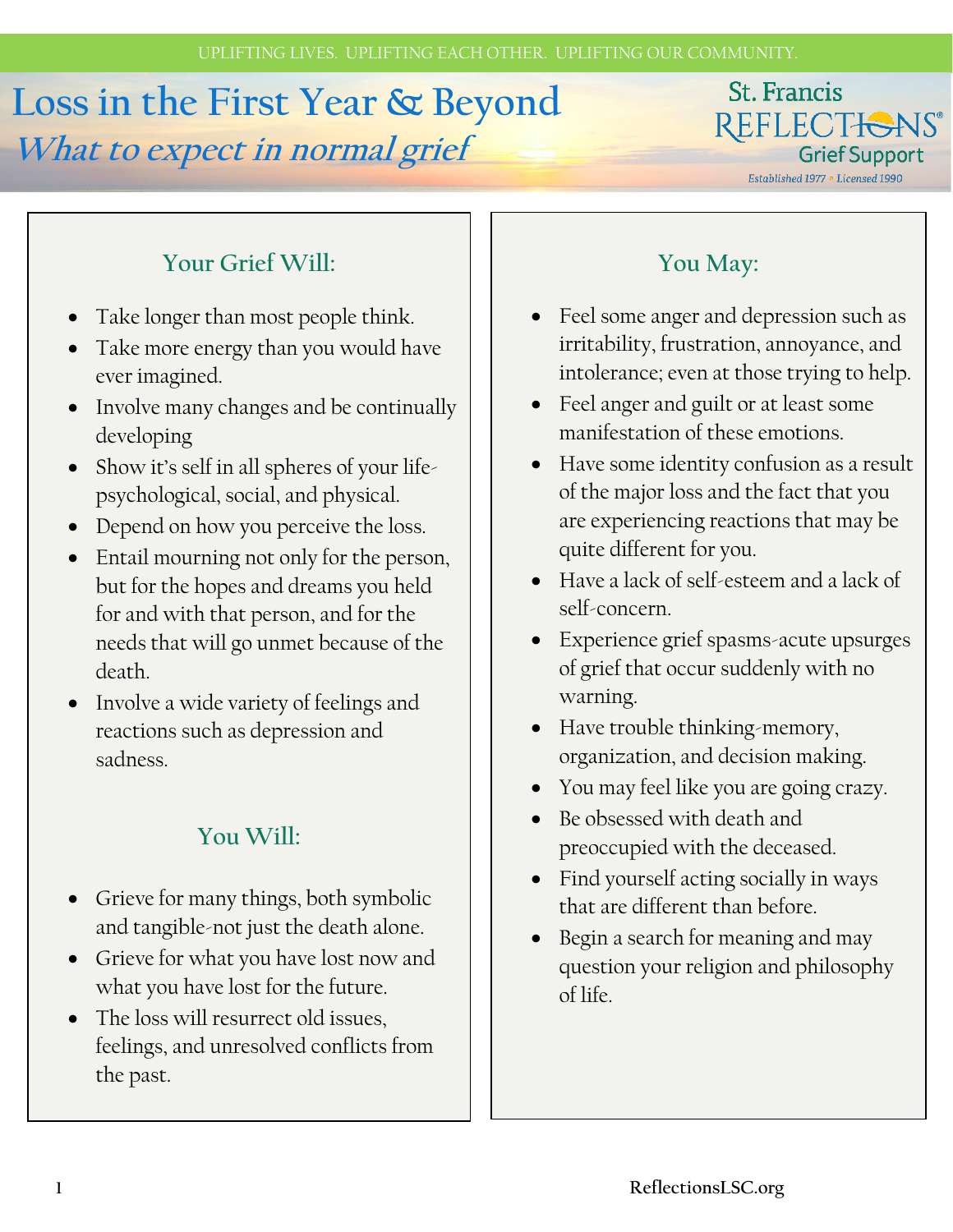# **Grief Misconceptions**

Starting in childhood many people have been taught to face life's crises with a "still upper lip" to 'bear up and be strong.' As we are influenced by these subconscious messages, we may become fearful that any show of emotion, particularly tears, might be interpreted by others as a sign of weakness (e.g...He's falling apart,' or she's going to pieces.')

One of the tragedies in our society today is that many bereaved family members and friends experience their grief alone, feeling, 'There must be something wrong with me. Certainly no one I know ever felt or behaved in these strange ways.' Fearful of embarrassment or of appearing 'crazy' to others, many bereaved persons hide their true feelings of grief.

It is important for you to realize that what you are experiencing is a normal, natural and expected response to the loss of a significant person in your life.



#### **Common Grief Reactions**

Your grief reaction may manifest itself in any one of the following ways described by other bereaved persons:

*"I feel sick to my stomach. I just can't eat."*

*"I have trouble getting to sleep and after I finally do I only sleep for a few hours before I'm up again."*

Other Physical reactions include weakness, pounding and/or heavy feeling in the chest and/or shortness of breath."

- *"I can't seem to get organized. I'm up and down a hundred times during the day-here and there never accomplishing anything."*
- *"I keep thinking about how it all happened-over and over again in my mind. I guess I'm trying to make sense out of it all."*
- *"I think I'm losing my mind. I can't concentrate on anything. I can't even decide what to wear today."*

Other mental manifestations include a lack of initiative, forgetfulness and anxiety. Other emotional reactions include feelings of relief, anguish, depression and/or unexpected and uncontrolled crying.

*"I thought this would bring us closer together, instead we constantly bicker."*

*"When I'm feeling up he's depressed: when he's up, I'm down."*

Other social reactions include a tendency to respond to others with anger or irritability and/or a loss of spontaneity.

*"If my faith were stronger, I would be able to handle this."*

*"If I really believed, this wouldn't have happened."*

Other Spiritual reactions include anger with God and/or doubts about God's existence.